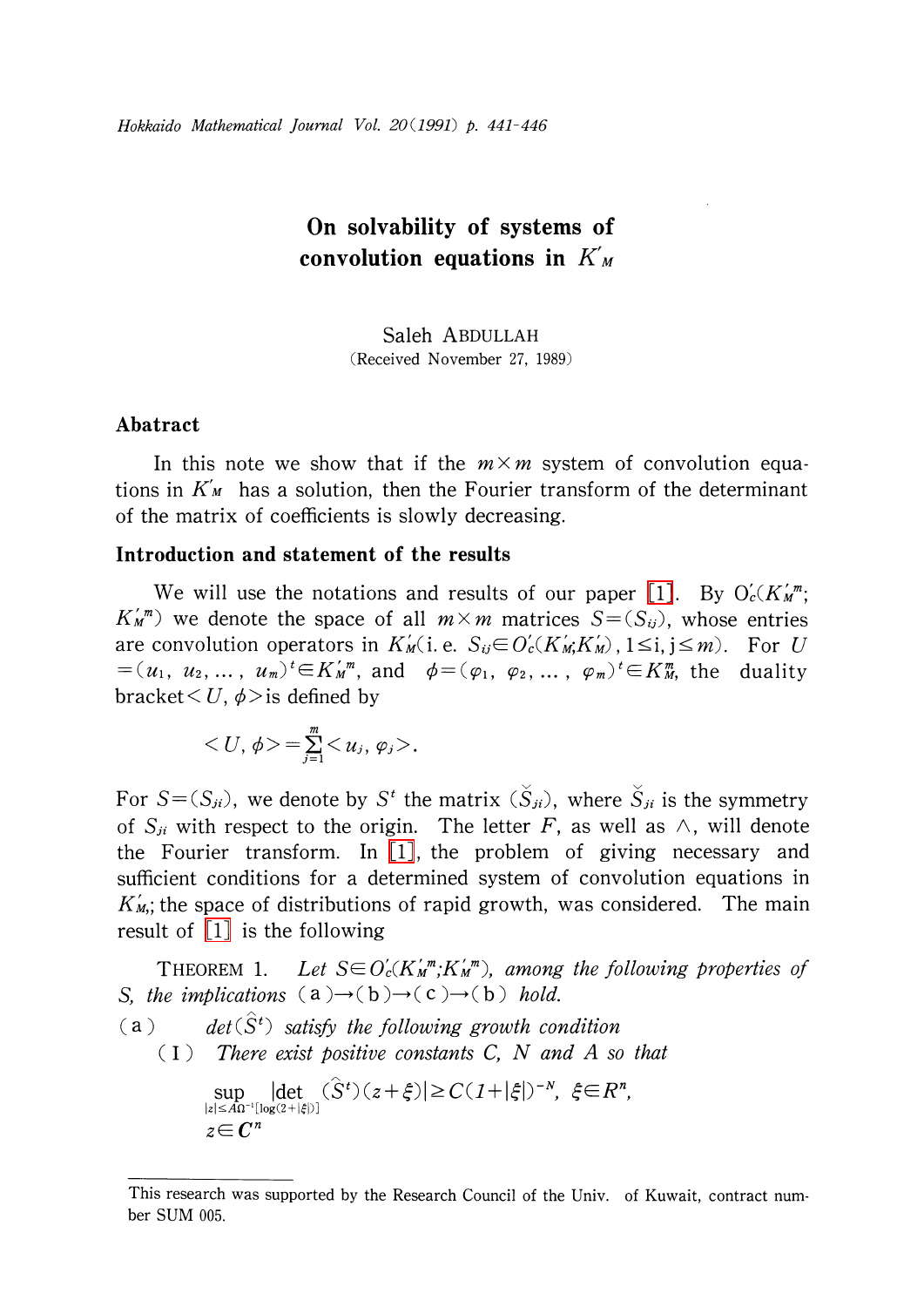where  $\Omega$  is the Young dual of M. (b) The map  $S^{t}*\phi \rightarrow \phi$  from  $S^{t}*K_{M}^{m}$  into  $K_{M}^{m}$  is continuous. (c)  $S*K_{M}^{'m}=K_{M}^{'m}$ .

It was conjectured in [\[1\]](#page-5-0) that the implication (b) $\rightarrow$ (a) of the above theorem is true. The aim of this note is to prove that the above conjecture is true. More precisely, the main result of the note is the following

THEOREM 2. Let  $S \in O_{c}'(K_{M}^{m}; K_{M}^{m})$ , if  $S*K_{M}^{m}=K_{M}^{m}$  then det  $(S^{t})$ is slowly decreasing, i. e. it satisfies the growth condition  $(1)$ .

As an intermediate step to the proof of theorem <sup>2</sup> we need the following.

THEOREM 3. Let  $S \in O_{c}'(K_{M}^{'m};K_{M}^{'m})$ , if  $S*K_{M}^{'m}=K_{M}^{'m}$  them  $S^{t}*K_{M}^{'m}=$  $K_{M}^{\prime m}$ .

## Proofs of the resluts.

PROOF OF THEOREM 3. Since  $S*K_{M}^{m}=K_{M}^{m}$  there exists an  $m\times m$ matrix  $E^{\mu} = (E_{ij})$  ;  $E_{ij} {\in} K_{M}'$ , such that  $S^*E = I$ , where I is the  $m \times m$  diagonal matrix with all entries on the main diagonal equal to  $\delta$ . Moreover, the entire function  $\det(FS)$  does not vanish identically. Using Cramar's rule it follows that  $\det(S)*E_{ij}=T_{ij}\!\!\in\! O_{c}'$ . By taking the Fourier transform of both sides of the equality one gets

det  $(F(S))$ .  $F(E_{ij})=F(T_{ij})$ . Hence  $F(E_{ij})=\frac{F(T_{ij})}{\det(F(S))}$ 

is a meromorphic function. Moreover, we have

$$
F(E) = (F(E_{ij})) = \frac{1}{\det(F(S))}
$$
. adj  $(F(S))$ ,

hence

$$
\det(F(\check{E}^t)) = \frac{1}{\det(F(\check{S}))^m} \det (\text{adj}(F(\check{S}))
$$
  
= 
$$
\frac{1}{\det(F(\check{S}))^m} \det(F(\check{E}^t))^{m-1} = \frac{1}{\det(F(\check{S}))},
$$

where adj denotes the adjoint of the matrix.

Since (b) and (c) of theorem <sup>1</sup> are equivalent, to prove the result we need to show that the map  $\check{S}*\phi\rightarrow\phi$  from  $\check{S}*\check{K}_{M}^{m}$  into  $K_{M}^{m}$  is continuous. Since  $K_{M}^{m}$  is metrizable it suffices to show that it takes bounded sets into bounded sets. By Mackey's theorem the strongly bounded and weakly bounded subsets of  $K_{M}^{m}$  are the same. Thus we need to show that if B is a weakly bounded subset of  $\check{S}*K_{M}^{m}$ , then the set  $A\!=\!\{\phi\!\in\! K_{M}^{m} :\check{S}*\phi\!\in\! \mathrm{B}\}$  is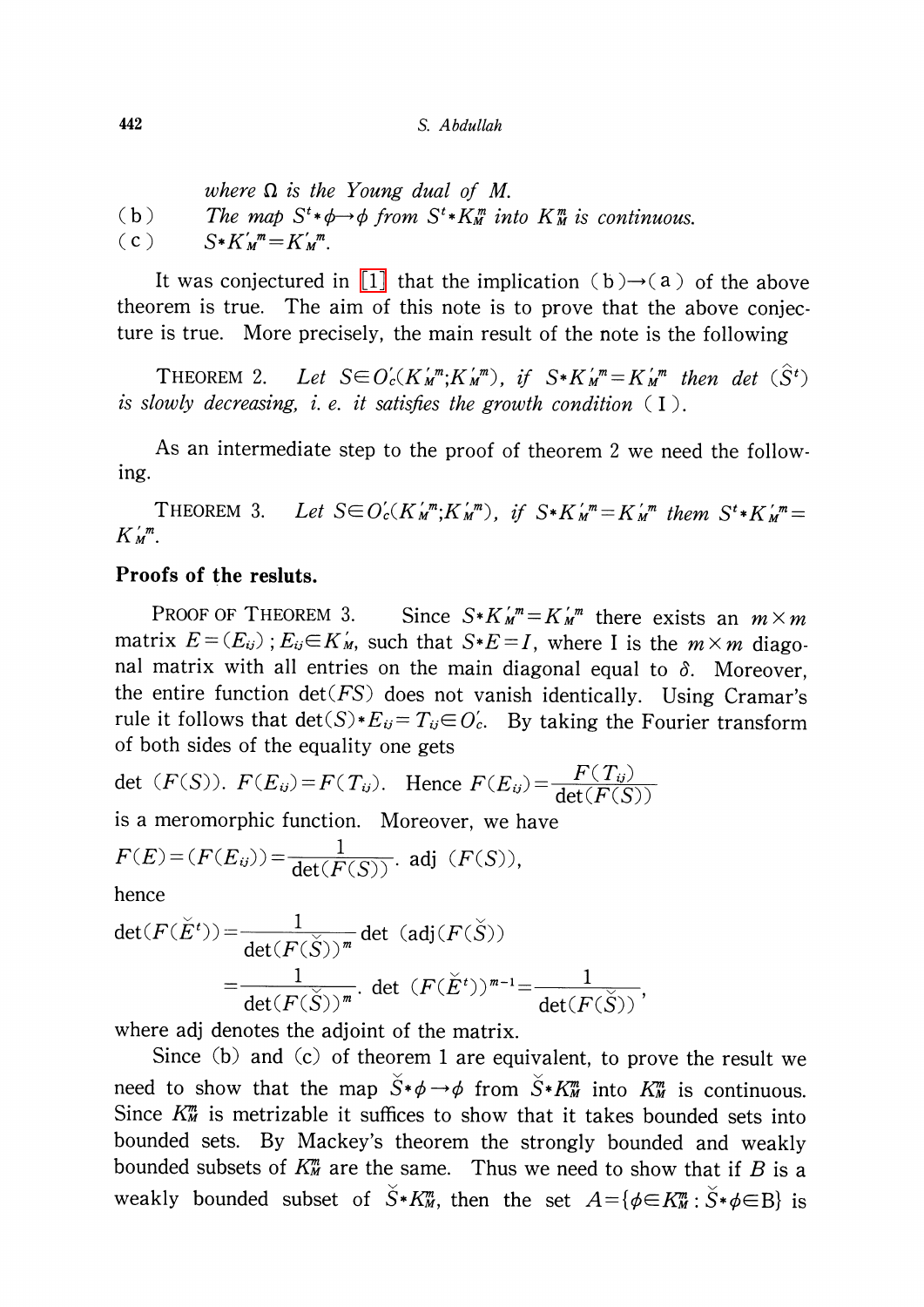weakly bounded in  $K_{M}^{m}$ . Since  $S*E=I$  one has  $F(S)F(E)=F(I)$ , the identity matrix, and adj $(F(E))$ . adj $(F(S))=F(I)$ . Since the entries of  $F(E)=(F(E_{ij}))$  are meromorphic functions, we can calculate adj $(F(E))$ as matrix of meromorphic functions. Moreover, all the steps in the following set of equalities are well defined. For any  $U\in K_{M}^{m}$  and  $\phi\in A$  one has

(1) 
$$
\langle U,\phi\rangle = \langle F(\check{U}), F(\phi)\rangle = \langle \text{adj}(F(E))\text{adj}(F(S))F(\check{U}), F(\phi)\rangle
$$

$$
= \langle \text{adj}(F(E))\text{(adj}(F(S)), F(S))(F(E)F(\check{U}), F(\phi)\rangle;
$$

$$
F(\phi)\rangle;
$$

$$
= \langle \text{adj}(F(E))\text{(det}(F(S)), F(I))(F(E)F(\check{U})), F(\phi)\rangle;
$$

$$
= \langle \text{det}(F(S))I. (\text{adj}(F(E)), F(E)), F(\check{U}), F(\phi)\rangle;
$$

$$
= \langle \text{det}(F(\check{S}^t), F(I))\text{(det}F(\check{E}^t)F(\check{U})), F(\phi)\rangle;
$$

$$
= \langle \text{adj}(F(\check{S}^t))\text{det}(F(\check{E}^t))F(\check{U}), F(\check{S})F(\phi)\rangle;
$$

$$
= \langle \text{det}(F(\check{S}^t))
$$

$$
= \langle F(\check{E}^t)F(\check{U}), F(\check{S})F(\phi)\rangle;
$$

$$
= \langle \check{E}^t * U, \check{S}^t * \phi \rangle.
$$

Since  $U\in K_{M}^{\prime m}$  and  $\check{S}*\check{K}_{M}^{m}$  is metrizable it follows that  $\check{E}^{t}*U$  is in  $(\check{S}*\check{K}_{M}^{m})'$ . Now, since B is weakly bounded in  $\check{S}*K_{M}^{m}$  there exists a constant C which depends on  $U$  (and on  $S$ ) such that

$$
(2) \qquad \quad |< U, \phi >| = |< \check{E}^t * U, \ \check{S} * \phi >| \leq C,
$$

for all  $\phi$  in A. This completes the proof of the theorem.

We remark that since  $S*K_{M}^{m}$  is a proper subspace of  $K_{M}^{m}$ , its dual  $(S*$  $K_{\tt M}^{m}$ )' will include elements which are not in  $K_{\tt M}^{r,m}.$ 

REMARK 1: Although the entries of adj $(F(E))$  are not necessarily elements in  $(F(K_{M}))'$ , all the steps in the set of equalities (1) are well deffined. If one can prove that the entries of adj $(F(E))$  are in  $(F(K_{m}))'$ the proof of theorem 2 will follow immediately.

PROOF OF THEOREM 2. The idea of the proof is similar to that in the proof of the implication  $(b) \rightarrow (a)$  of theorem 1 of [\[1\].](#page-5-0) Thus we will not repeat the unnecessary details. The proof is by contradiction. Suppose det  $(F(S^{t}))$  is not slowly decreasing. Then for every  $j\in N$  there exists  $\xi_{j}{\in} \boldsymbol{R}^n$  so that  $|\xi_{j}|\!>\!e^{j},$  and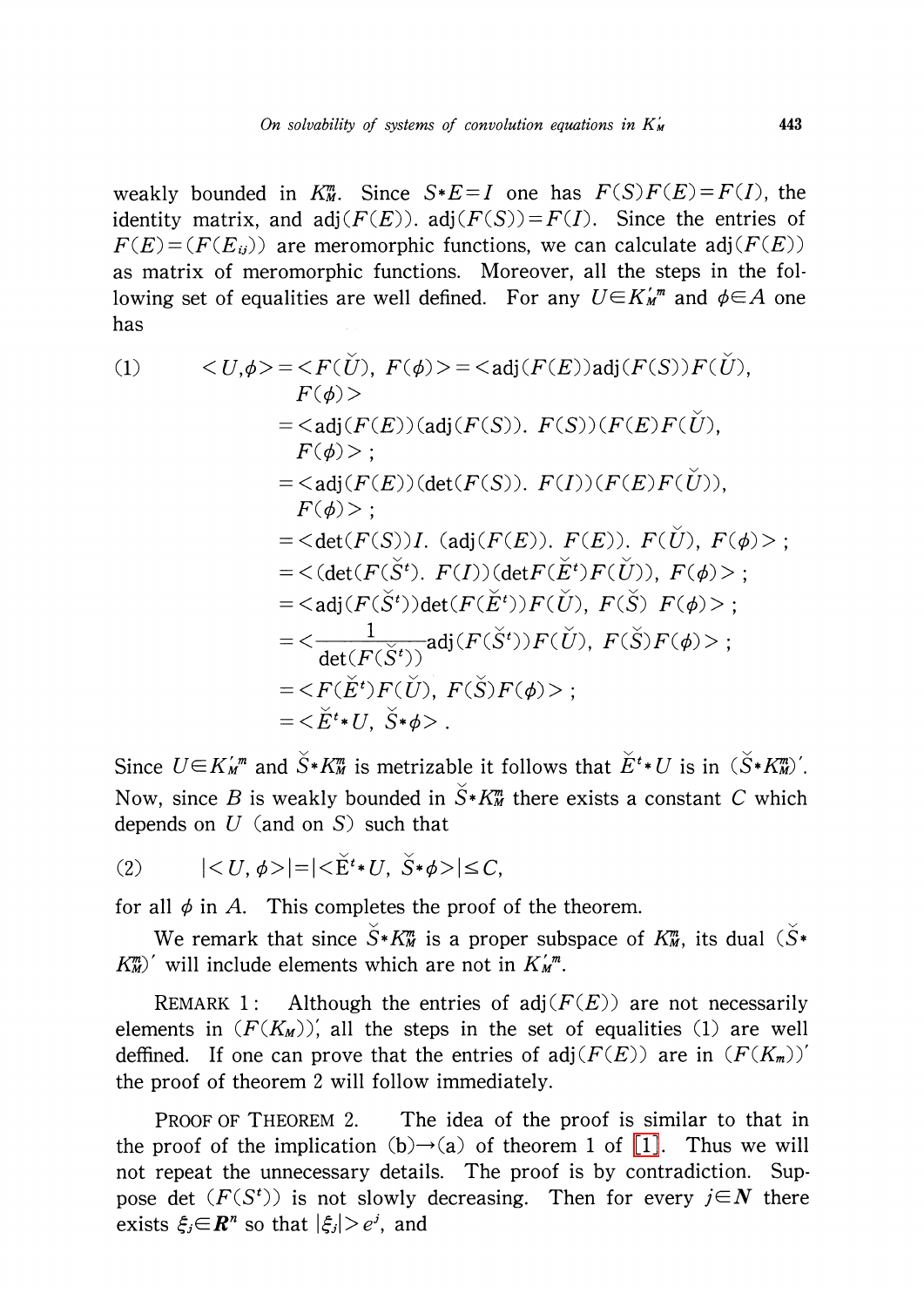(3) 
$$
\sup_{|z| \le A, \alpha_i} |\det(F(S^t))(z + \xi_j)| < (1 + |\xi_j|)^{-j},
$$
  
 
$$
z \in \mathbb{C}^n
$$

where  $A_{j}=e^{2j}$  and  $\alpha_{j}=\Omega^{-1}(\log(2+|\xi_{j}|))$ . For each  $j\in \mathbf{N}$  we let k<sub>j</sub> be the greatest integer less than or equal to log  $\alpha_{j}+1$ . Let  $\varphi$  be a  $C^{\infty}-$ function with compact support in the unit ball,  $\varphi\geq 0$  and  $\varphi(0)=1$ . For  $j\in \mathbb{N}$ , we define the function  $\varphi_{j}$  by  $\varphi_{j}(\xi)=a_{j}\varphi(a_{j}\xi)$ , and the function  $\psi_{j}^{1}$  by

$$
\psi_j^1(\xi) = e^{i \langle \xi_j, \xi \rangle} (\varphi_j * \varphi_j * \dots * \varphi_j) (\xi),
$$

where the convolution product is being taken  $k_{j}$  times. Define the function  $\psi_{j}$  by  $\psi_{j}=\psi_{j}^{1}*\psi_{j}^{1}$ , hence supp  $\psi_{j}$  is contained in the ball  $B(0,2)$ . Thus

$$
\hat{\varphi}_j^1(z+\xi_j) = (\hat{\varphi}_j(z))^{k_j}, \ \hat{\varphi}_j(z) = \hat{\varphi}\left(\frac{z}{\alpha_j}\right),
$$
  

$$
\hat{\varphi}_j^1(z+\xi_j) = (\hat{\varphi}_j\left(\frac{z}{\alpha_j}\right))^{k_j}, \ and \ \hat{\varphi}_j^1(\xi_j) = (\hat{\varphi}(0))^{k_j} = 1,
$$
  
202)

(see  $[1]$  p. 203).

Now assume  $S*K_{M}''=K_{M}''''$ . Then, form theorem 2 one has  $S^{t}*K_{M}''=K_{M}''$  $K_{M}^{r,m}$ , i.e. there exists an  $m\times m$  matrix  $F=(F_{ij}) , F_{ij}\in K_{M}^{r}$ , such that  $S^{t}*$  $F=I$ . Thus with  $\tau_{\epsilon}\check{\Psi}_{j}=(\tau_{\epsilon}\check{\psi}_{j}, 0,0,\ldots,0)^{t}$ , one has

(4) 
$$
\psi_j(\xi) = \langle \delta, \tau_{\xi} \check{\psi}_j \rangle = \langle I, \tau_{\xi} \check{\Psi}_j \rangle ;
$$
  
\n
$$
= \langle F(\check{S}^{t*} \check{F}), F(\tau_{\xi} \check{\Psi}_j) \rangle ;
$$
  
\n
$$
= \langle F(\check{F}), F(\check{S}), F(\tau_{\xi} \check{\Psi}_j) \rangle ;
$$
  
\n
$$
= \langle F(\check{F})F(I), F(\check{S}), F(\tau_{\xi} \check{\Psi}_j) \rangle ;
$$
  
\n
$$
= \langle F(\check{F}) (\text{adj}(F\check{F})) \text{adj}(F(\check{S}^{t})), F(\check{S})F(\tau_{\xi} \check{\Psi}_j) \rangle ;
$$
  
\n
$$
= \langle \text{det}(F(\check{F})). F(I) \text{adj}(F(\check{S}^{t})), F(\check{S})F(\tau_{\xi} \check{\Psi}_j) \rangle ;
$$
  
\n
$$
= \langle \text{adj}(F(\check{S}^{t})) (\text{det}(F(\check{F}))F(I)), F(\check{S}), F(\tau_{\xi} \check{\Psi}_j) \rangle ;
$$
  
\n
$$
= \langle \text{det}(F(\check{F}))F(I), \text{adj}(F(\check{S}))F(\check{S})). F(\tau_{\xi} \check{\Psi}_j) \rangle ;
$$
  
\n
$$
= \langle \text{det}(F(\check{F}))F(I), \text{det}(F(\check{S})). F(\tau_{\xi} \check{\Psi}_j) \rangle ;
$$

Recall that  $F(F) = \frac{1}{\det(F(S^{t}))}$ . adj  $(F(S^{t}))$ , and in all of the above steps the entries of  $F(\check{F})$  are considered as meromorphic functions. Hence adj  $(F(\check{F}))$  and  $\det(F(\check{F}))$  are well defined. Moreover, the duality brackets in all of the above steps are well defined. For example, in the last duality bracket, since  $\det(F\check{S})$  is not identically zero it follows that  $\det(F\check{F})$ ) is equal to  $\frac{1}{\det(F(\check{S}))}$ , which is a continuous linear functional on the sub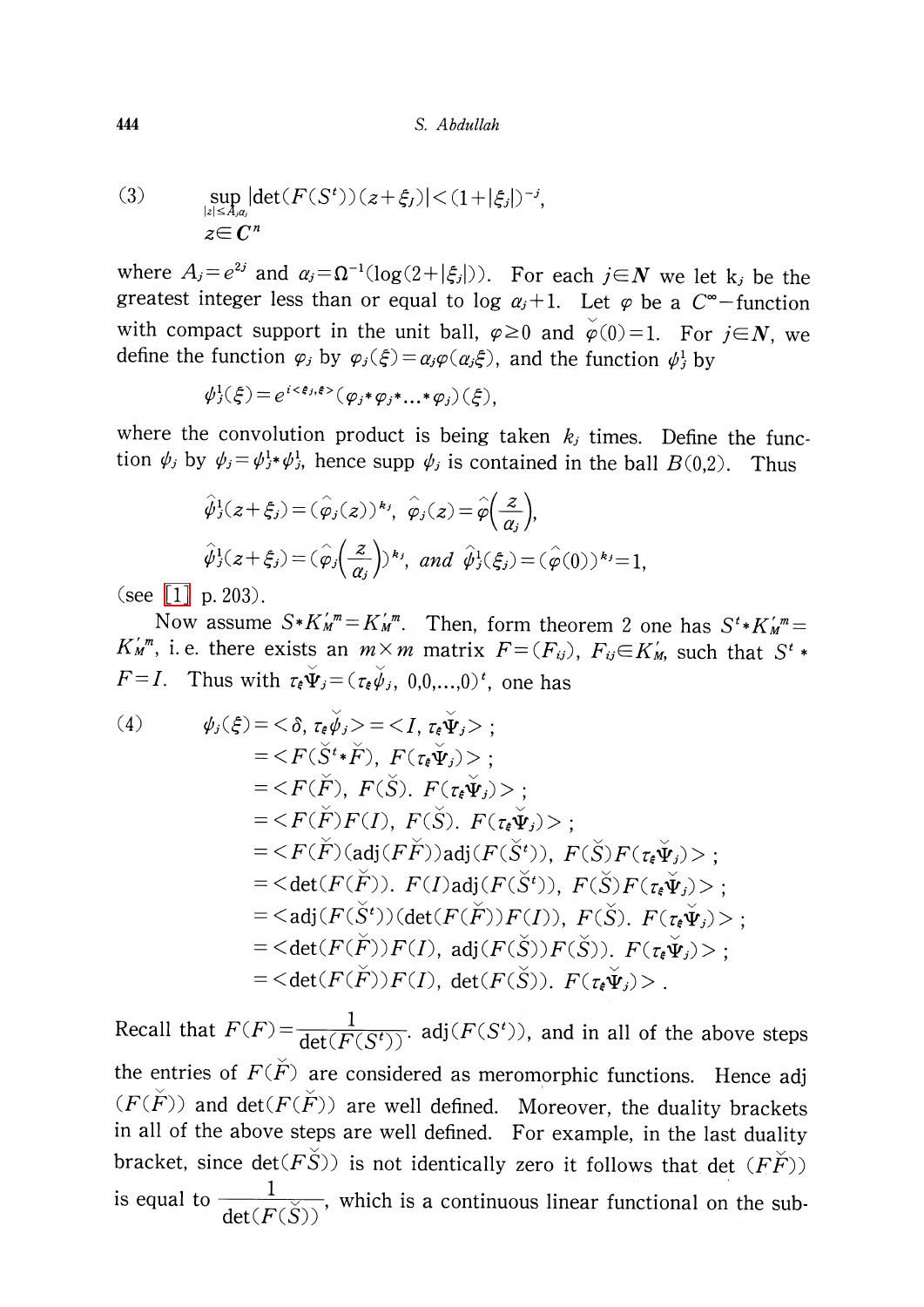space det( $F(S)$ ).  $F(K_{M})$  of  $F(K_{M})$ .

From  $(4)$  it follows that there exists a positive integer k and a positive constant  $A_{k}$  such that

(5) 
$$
|\psi_j(\xi)| \leq A_k \omega_k (\det(F(\check{S})), F(\tau_{\xi} \Psi_j))
$$

$$
\leq A_k \omega_k (\det(F(S^t) F(\tau_{\xi} \psi_j))).
$$

Inequality (5) corresponds to the first estimate in inequality (12) of [\[1\].](#page-5-0) By repeating the estimates  $(12)$ ,  $(13)$ ,  $(14)$  and  $(15)$  of  $[1]$ , it follows that  $|\psi_{i}(\xi)|\leq e^{-j}$  for large j. Hence

(6) 
$$
1 = |\hat{\psi}_j(\xi_j)| \le \int |\psi_j(\xi)| d\xi \le 4^n e^{-j}.
$$

As  $j$  goes to infinity, inequality (6) gives the contradiction which completes the proof of the theorem.

REMARK 2. The question which has been addressed in this note appeared also in [\[2\],](#page-5-1) where systems of convolution equations in  $D_{\omega}'$  were studied,  $D_{\omega}'$  is the space of Beurling generalized distributions. In that case  $S=(S_{ij})$ ,  $S_{ij}\in E_{\omega}'$  the space of convolution operators in  $D_{\omega}$ . We remark that theorems 2 and 3 of this note remain valid if the space  $K'_{M}$  is replaced by  $D_{\omega}^{'}$ . To prove the analogue of theorem 3, let  $K_{j}$  be a sequence of compact subsets of  $R^{mn}$  such that  $K_{j}$  is contained in the interior of  $K_{j+1}$ , and the union of all the  $K_{j}$ 's is  $R^{mn}$ . Since  $S*D_{\omega}^{m}$  is the inductive limit of the subspaces  $S*D_{\omega}^{\infty}(K_{j})$ , it suffices to show that the map  $S*\phi\rightarrow\phi$  from  $S*D_{\omega}^{m}(K_{j})$  into  $D_{\omega}^{m}(K_{j})$  is continuous. This could be carried out exactly like the proof of theorem 3. To prove the analogue of theorem 2, i.e. to show that if  $S*D_{\omega}^{m^{\prime}}=D_{\omega}^{m^{\prime}}$  then  $\det(F(S^{t}))$  is slowly decreasing (see definition 2. <sup>1</sup> of [\[2\]\)](#page-5-1), we assume the contrary. Let the sequence  $(\varphi_{j})$  be as in the proof of the implication  $(c) = \langle a \rangle$  of theorem 2.1 of  $[2]$ . We proceed as in the set of equalities  $(4)$ , then we establish the following inequality which corresponds to inequality (5).

(7) 
$$
|\varphi_j(x)| \leq A_k \rho_k(\det(F(S^t)) F(\tau_x \varphi_j))
$$

$$
\leq A_k \rho_k(\tau_{-x}(\det(S^t * \varphi_j)),
$$

where k is a positive integer and  $A_{k}$  is some positive constant. Inequaltiy (7) corresponds to inequality (13) of [\[2\].](#page-5-1) We proceed as in the proof of the implication  $(c) = \langle a \rangle$  of theorem 2.1 of [\[2\].](#page-5-1) The contradiction which comes out completes the proof of the assertion.